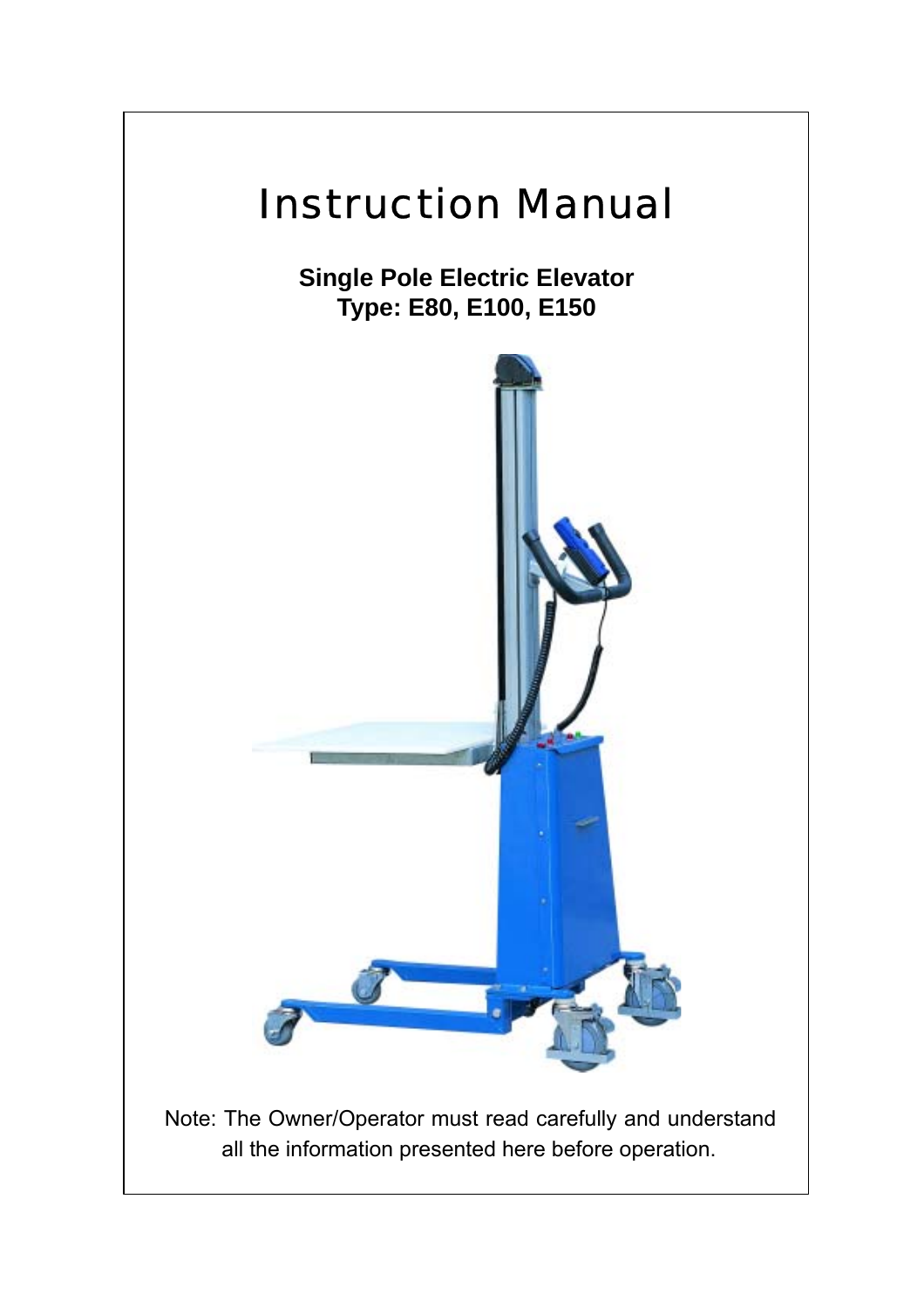# **Content**

A. Dimensions & Parameter Chart

- B. Part Name
- C. Warnings
- D. Check Before Assembly
- E. Operation Guide
- F. Daily Maintenance & Periodic Inspection
- G. Trouble Shooting
- H. Explosive Graphics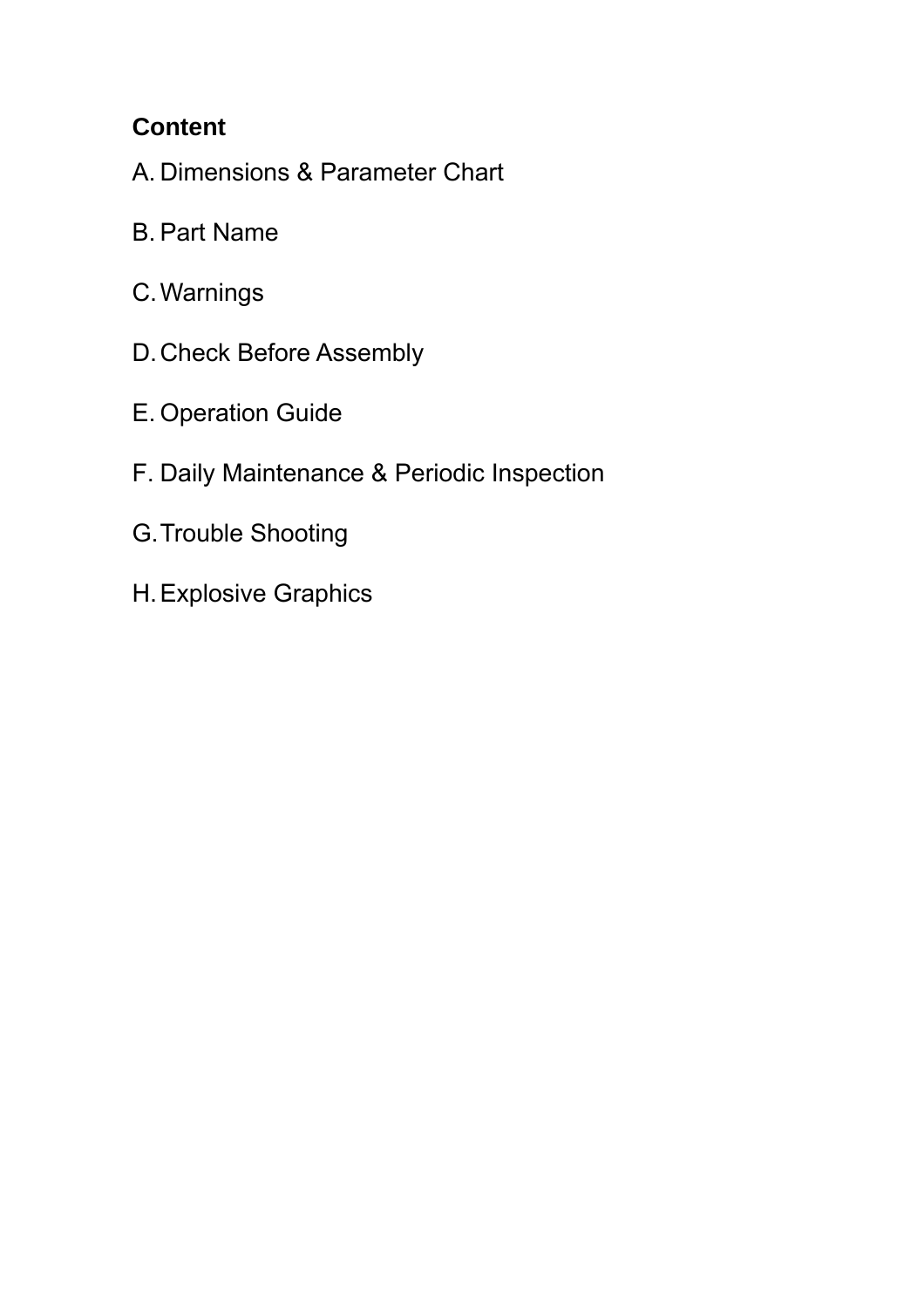#### **Thank you for your using this series of elevators.**

This manual describes right operation method for ensuring safety and the right ways of maintenance, which prolongs the working life of the equipment. The operator must read carefully and understand all the information presented here.

This series of electric elevators are easy to handle with, safe and reliable, automatic and labor saving by small but high efficient and maintenance free battery power supplying, reliable small motorized chain driving, high performance panel control; movable electric push buttons control the movements of platform or other accessory upward or downward.

This series of electric elevators are mainly used for goods transition, elevation or piling, or taking off and transiting goods at some certain height on plain and smooth floor. The characteristics of pretty appearance, high intensity aluminum alloy pole, convenient and movable electric control, automatic and labor saving make the elevators be extensively used in various kinds of factories, hospitals, marketplaces, warehouses and etc. Especially, the configuration of several accessories and provision grade platform make the elevators be specially applied in transition of small column shaped working pieces, such as in packing material printing factories, super-markets, hotels and etc.

| <b>Type</b>               | E80          | E100         | E <sub>150</sub> |
|---------------------------|--------------|--------------|------------------|
| Load Capacity<br>(Kg)     | 80           | 100          | 150              |
| Load Center<br>C<br>(mm)  | 235          | 235          | 235              |
| Height min.<br>H1<br>(mm) | 130          | 130          | 130              |
| Height max.<br>$H2$ (mm)  | 1500         | 1700         | 1500             |
| Platform Size L1×W(mm)    | 470×600      | 470×600      | 470×600          |
| Dimension L×W×H (mm)      | 840×600×1700 | 890×600×1980 | 890×600×1780     |
| Front Wheel d<br>(mm)     | $\Phi$ 75    | $\Phi$ 75    | $\Phi$ 75        |
| Rear Wheel<br>D<br>(mm)   | $\Phi$ 125   | $\Phi$ 125   | $\Phi$ 125       |
| Maintenance Free Battery  |              | 24V/7.2Ah    |                  |
| Weight<br>(Kg)            | 45           | 58           | 55               |

#### **A. Dimensions & Parameter Chart**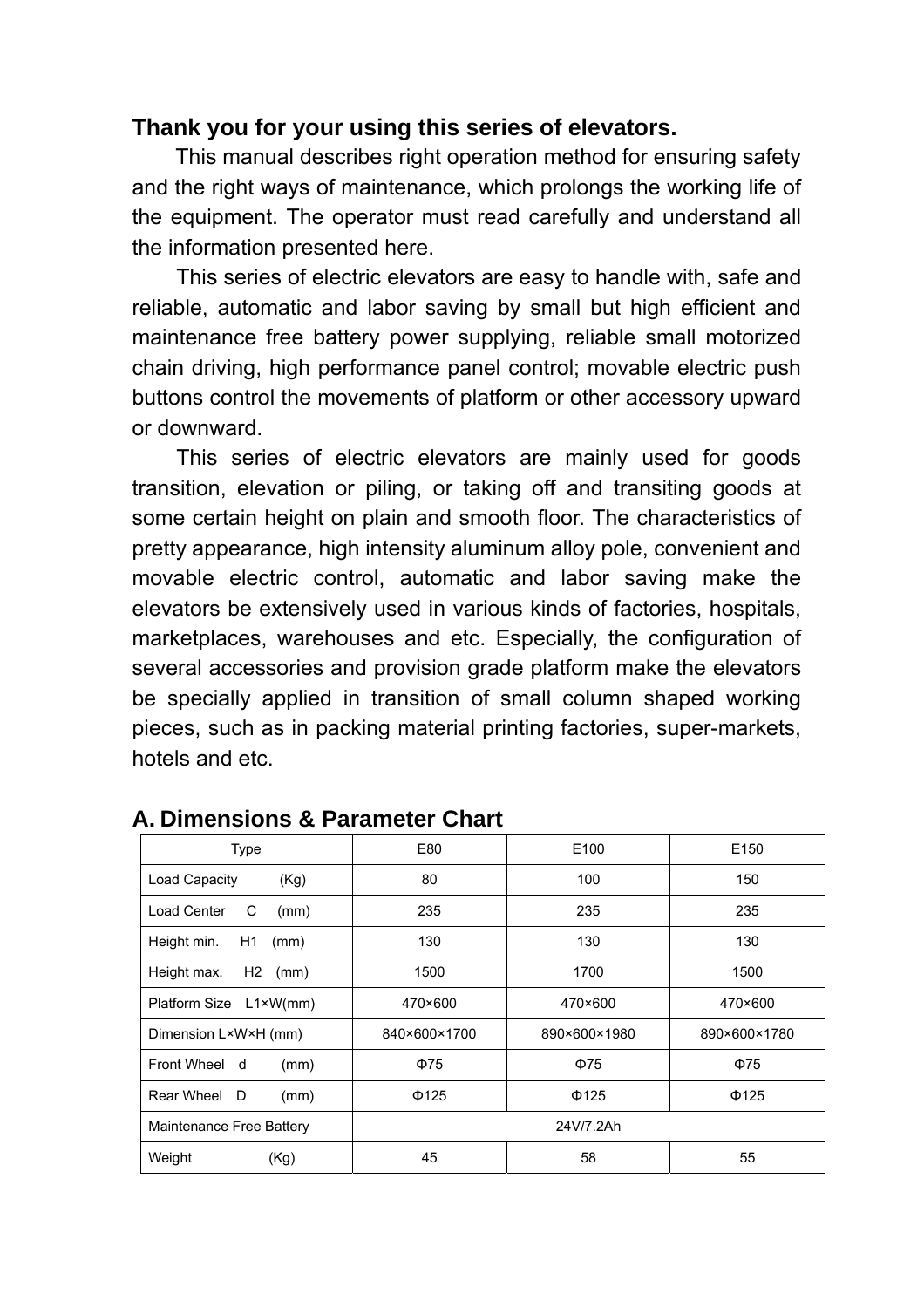

#### **B. Part Name**

- 1. Rear Wheel
- 2. Electric Control of Transmission Box
- 3. Handrails
- 4. Movable Handy Panel
- 5. Aluminum Alloy Pole
- 6. Safety Belt
- 7. Platform (various accessories)
- 8. Socket for Charger
- 9. Chassis
- 10.Front Wheel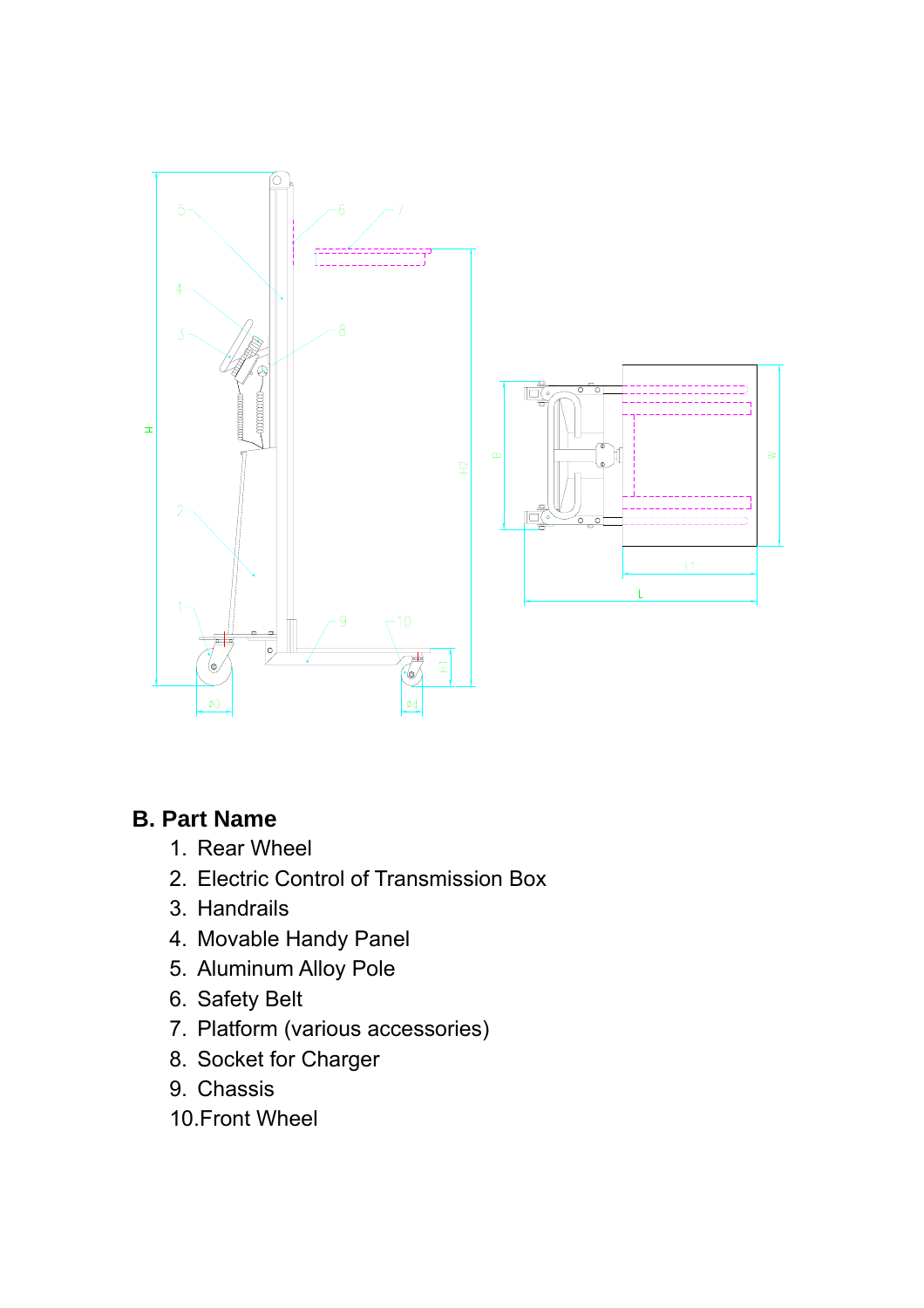### **C. Warnings**

- 1. Use only on plain and smooth floor.
- 2. Not to overload, ensure load uniformity. Pay special attention when heavily loaded.
- 3. Buzzer beeps to alarm battery low, charge in time or the battery shall be damaged.
- 4. Ensure that the input voltage of the charger complies with local power net voltage.
- 5. Not to contact chain or other moving parts.
- 6. Not to carry out long hours of continuous work under heavy duty, lest troubles from over heated of motor and panel.
- 7. The working life of the elevator shall be greatly prolonged when working under 0.7 times of the maximum nominal load.
- 8. Keep the electric control commission box closed before operation.

## **D. Check Before Assembly**

E Series of single pole electric elevator is delivered in box with dis-assembled parts, and before exit factory, the product is adjusted. Please follow the following regulations to assemble and inspect the product before putting into use.

- 1. Ensure the parts received are complete, in good condition and appearance free from any damage.
- 2. Connect fast two pieces of front wheel forks (45) by bolts (43) and (46) to the supports of electric box (3) separately.
- 3. Connect fast the fixed fork (27) by bolt (28) to safety belt (23), downward/upward bearing seat (35) separately, without loosening and ensure the safety belt is totally clamped firmly.
- 4. Switch (5) power ON without load, (Buzzer may beep, switch off/on again, beep stops.); operate the hand panel (16) platform (26) climbs smoothly up to the height maximum, keeps still, and then descends to the lowest position. The total commission makes no abnormal sound.
- 5. Repeat the afore mentioned operation under rated load, the platform shall climb smoothly to the height maximum, stop without slipping, or descend smoothly to the lowest position and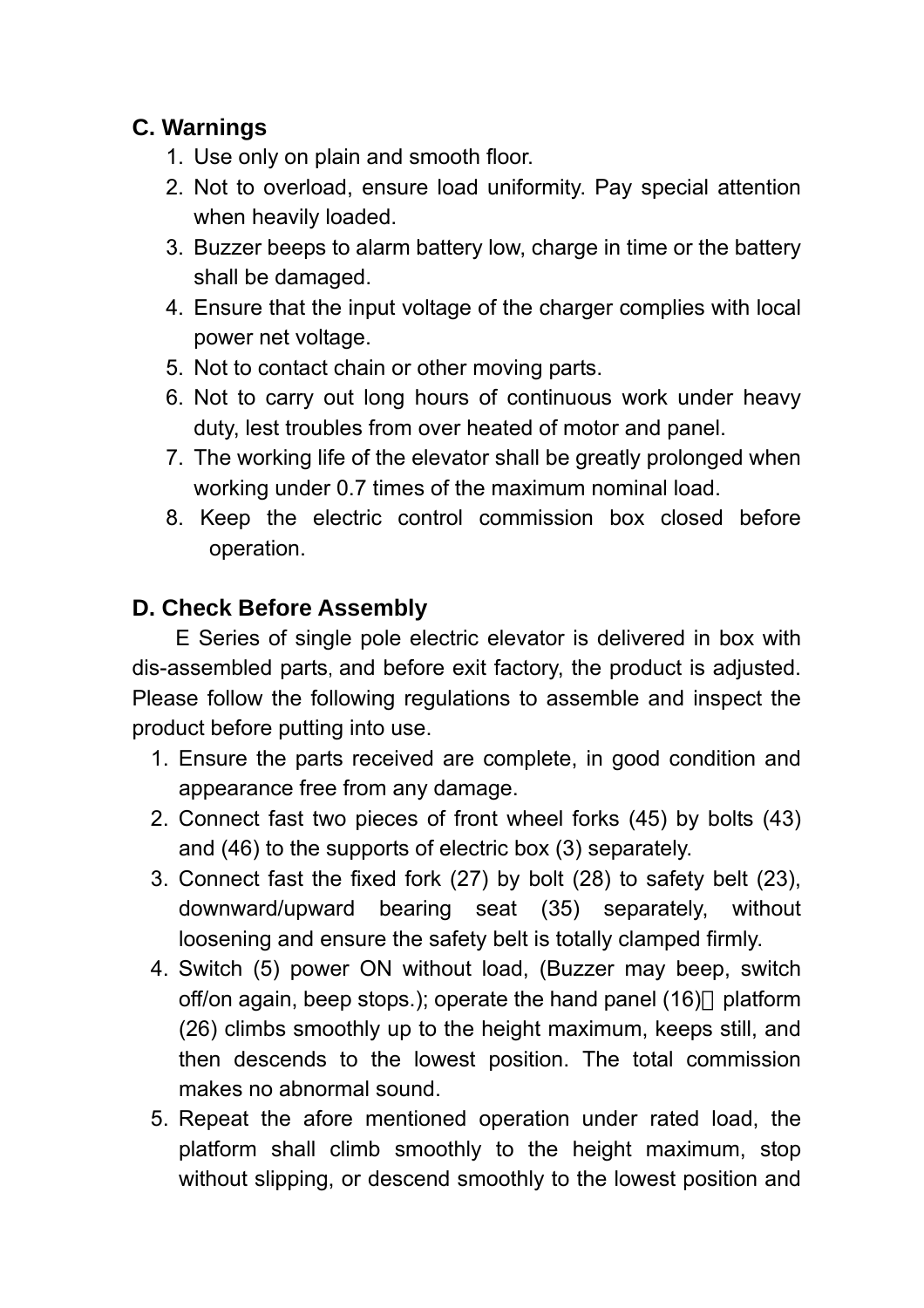stop then without abnormal sound.

6. The maintenance-free battery, which is provided together with the elevator, has been initially charged full before exit plant. Provided the interval from exit plant is relatively long, the battery may be no more full. Hence, for the first time heavy load climbing when buzzer beeps, it is necessary to charge again before re-use.

## **E. Operation Guide**

### **1. Elevator: Operation of Transition, Loading and unloading**

- 1.1. Lock truckles before goods loading and unloading at any height.
- 1.2. Take care of load uniformity when load and unload; deflected load is always not appreciated.
- 1.3. Mention not to loose equilibrium from one-sided unloading lest dangerous occurrences.
- 1.4. When it is needed to move the elevator with unfinished unloading, take care of the uniformity of the goods still needed to be unloaded.
- 1.5. Lower the platform to the lowest position when the loaded elevator is to move, so as to ensure safety.

#### **2. Elevator: Operation of Climbing and Descending**

- 2.1. Take care to stop at a right spot and ensure needed operation space when the elevator is to pile or take off goods for some height.
- 2.2. Lock the wheels, and switch power on.
- 2.3. Press on the UP button on the panel, the platform climbs smoothly to the needed height, and then release the button, the platform keeps still and shall no slip down. The movable hand control panel is convenient for the operator to observe and operate on different positions.
- 2.4. Strictly follow the regulations (1.1 1.3 1.4)to operate the elevator when goods raised up to the needed height for unloading or piling.
- 2.5. Strictly follow the regulations (1.1 1.2 1.5)to operate the elevator when taking off goods from racket.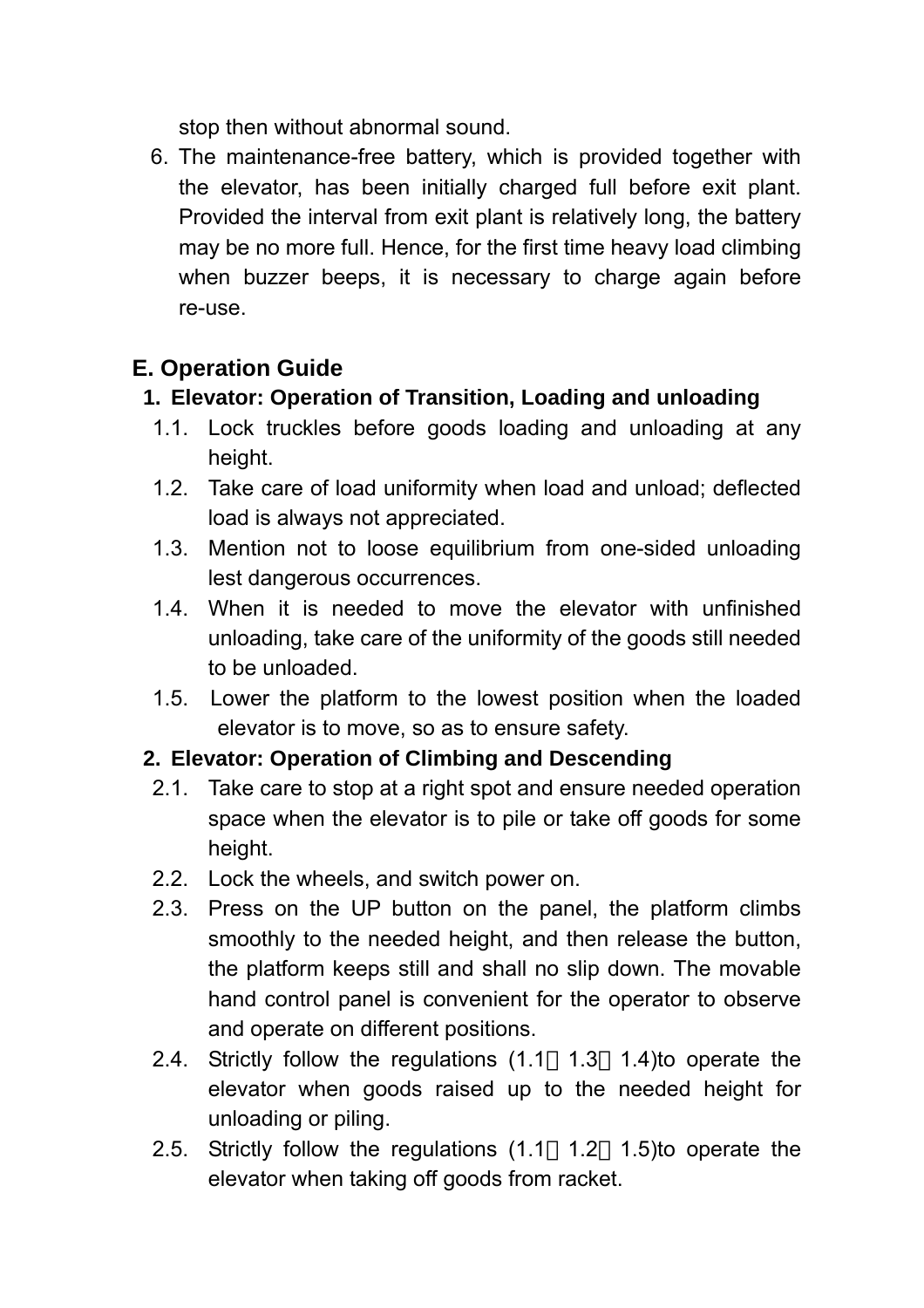- 2.6. When finishing unloading at some height, press the DOWN button for the platform descending smoothly; and the Down button can be released at any height needed while the platform shall stop descending for the elevator to perform a new job at same spot but different height.
- 2.7. The elevator is designed to possess the function of overload protection. Whenever the load surpasses 25% of rated capacity, the platform shall not be elevated, the elevator shall not be able to carry out the jobs of up-climbing, down-descending and vehicle transition.
- 2.8. The elevator is designed to possess the function of low power protection. Should the battery power is not sufficient for jobs during loaded climbing and descending, the buzzer beeps for 50 seconds alarm continuously and then cut off automatically the power circuit with indication light up (operator shall lower the platform to the lowest position during this period); the elevator is protected and the operation of climbing or descending is invalid even if the power is still connected.

#### **3. Battery**

- 3.1. High performance petty maintenance-free sealed acidic-lead storage battery is selected to power the elevator. It is characterized by low discharge ability, safe, easy mounting and change-over, and can be used under the ambient temperature range of -15ºC--50ºC.
- 3.2. The working life of the battery is greatly depends on the right use. The working life of the battery shall be greatly shortened when repeatedly used at the condition of low voltage, and even burn the control element. Considering of this, the elevator is designed with the function of low voltage protection in the part of electric control. During the elevator is operating under low voltage for up-climbing or down-descending, the buzzer shall beep for 50 seconds continuously and then cut off the power supply. The operator shall charge the battery in time.

#### **4. Charger**

4.1. High performance charger is provided together with the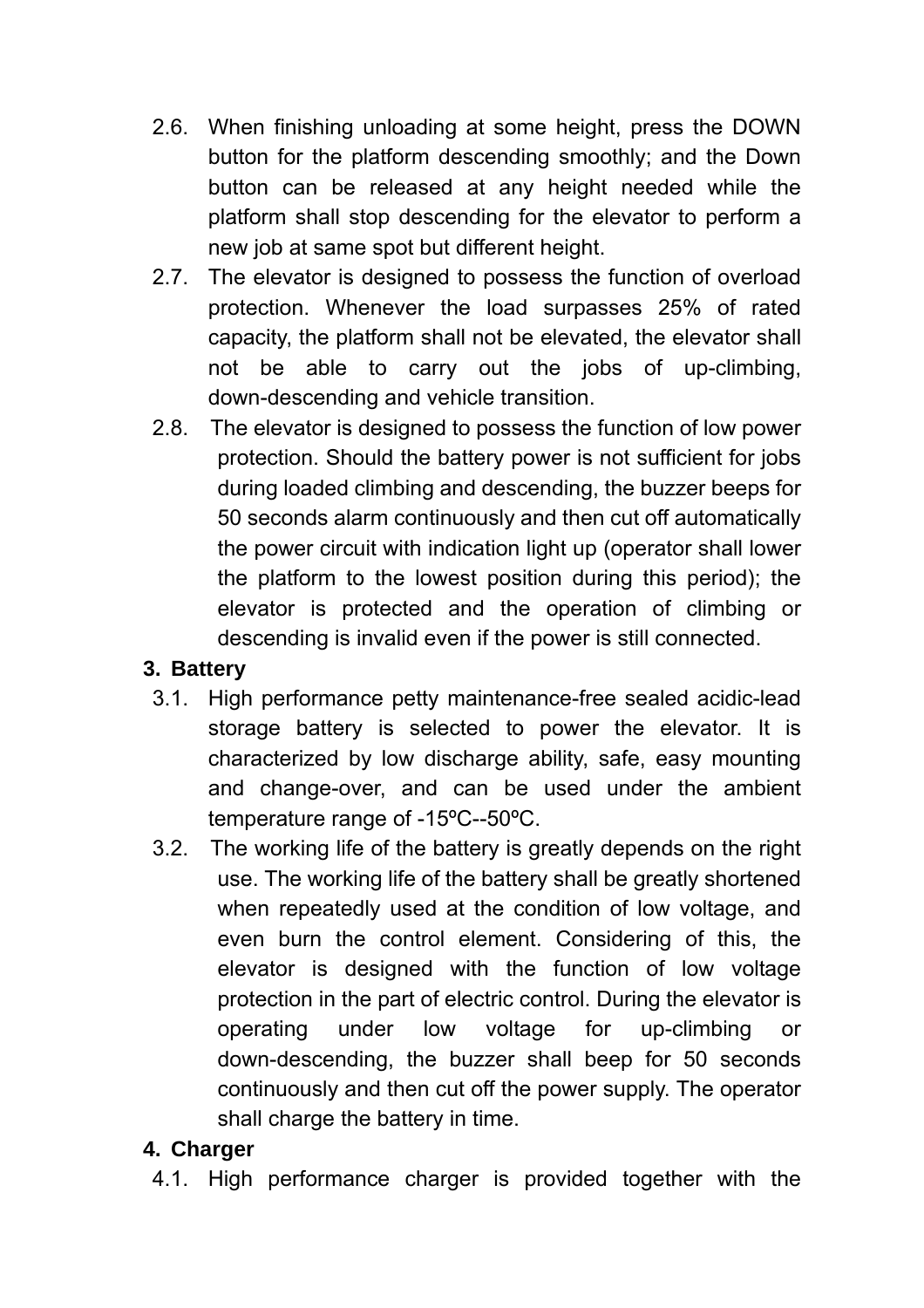elevator, so that the battery can be charges at any handy power terminal. Be sure the voltage of local power net is as needed by the inlet voltage of the charger.

- 4.2. When charging with switch off elevator power, connect charger source pin and power terminal socket, the red indicator of source power of the charger is lit up, while the charging status green indicator is lit, that means the battery is in the status of charging; and when the green indicator faded, that means the battery is charged full. Generally, the charging period takes 10-12 hours.
- 4.3 Shall the charged battery shows low voltage status during heavy duty job, probably the battery is damaged or the charger is in trouble.

#### **5. Safety Belt**

5.1. Safety belt is a safety device provided for preventing the transmission chain to break suddenly and that may cause equipment damaging. The device makes the elevator possess the characteristics of safe and reliable.

#### **F. Daily Maintenance & Periodic Inspection**

- 1. Check if right every day for each status indication, including the smoothness and stability of platform up-climbing and down-descending.
- 2. Check once a month if any deformation, connection loosening, wearing and abnormal sound for connecting bolts, wheels, rolling bearings, transmission chain, structure parts and moving parts.
- 3. Check once a month the jiggling, wearing, lubricating, and loosening for chain, sprocket wheel, chain-trolley and connecting bolts inner transmission box, grease in time, as well.
- 4. Once each three months check control panel, charger, battery and electric control wiring if any loosening inner transmission box and the inner box cleaning.
- 5. Check each month the bending and deforming status of the pole, and if the flexible and smooth for the safety belt protruding and retrieving.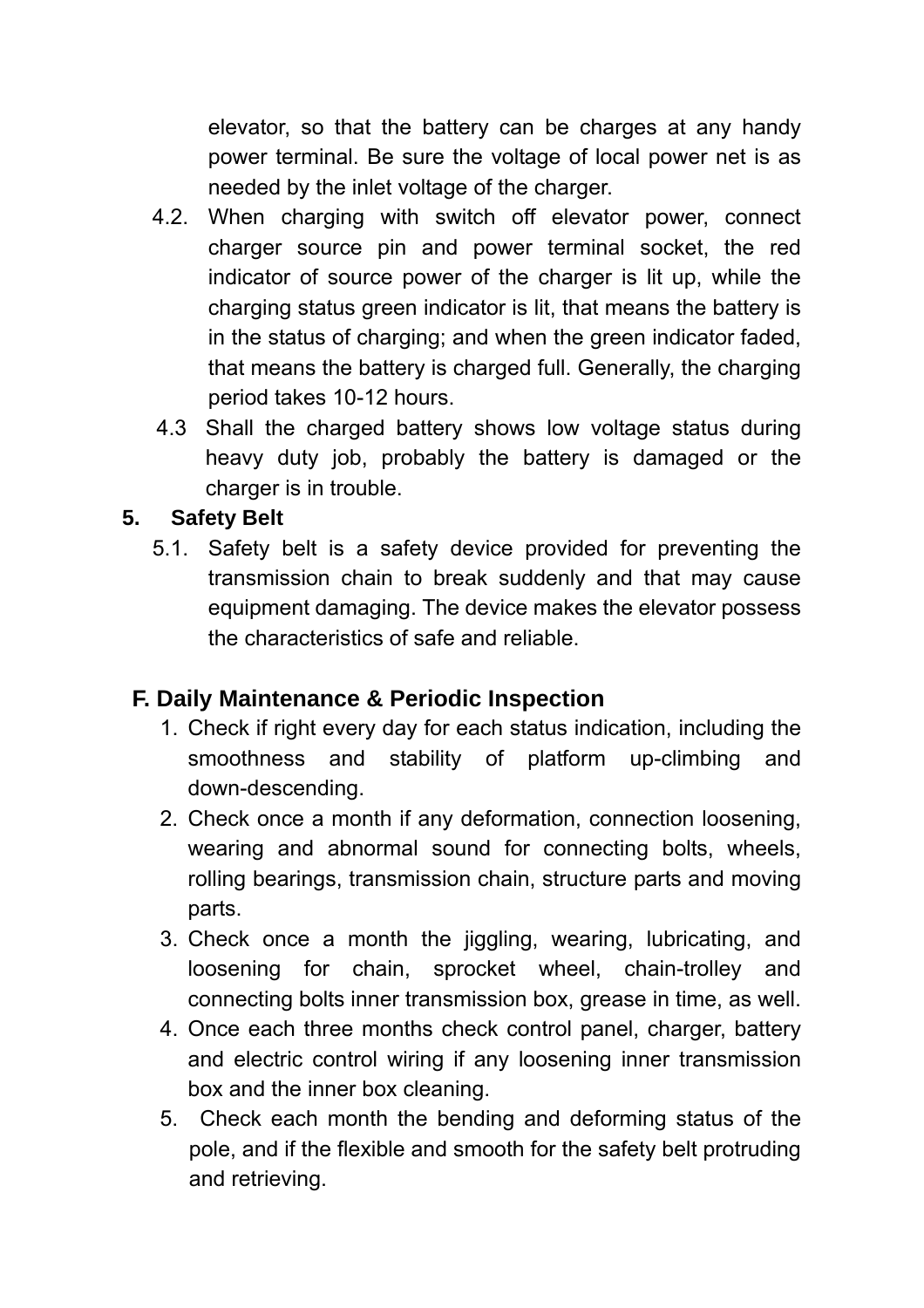# **G. Trouble Shooting**

| <b>SN</b>      | <b>Description</b>                                         | <b>Cause</b>                      | <b>Treatment</b>    |
|----------------|------------------------------------------------------------|-----------------------------------|---------------------|
|                |                                                            | 1. Power switch damage            | Check<br>and        |
|                | <b>UP</b><br>Power on, press<br>button,<br>platform<br>not |                                   | changeover          |
|                |                                                            | 2. Wire off                       | Check and connect   |
|                |                                                            | 3. Battery dead or damaged        | Charge of change    |
|                |                                                            | 4. Button fail or wire off        | <b>Check</b><br>and |
| $\mathbf 1$    |                                                            |                                   | changeover          |
|                | climbing up                                                | 5. Panel fuse burnt               | Changeover          |
|                |                                                            | 6. Motor damaged                  | <b>Check</b><br>or  |
|                |                                                            |                                   | changeover          |
|                |                                                            | 7.Overload                        | Partial unloading   |
|                |                                                            | 8.Lowest position<br>traveling    | <b>Check</b><br>or  |
|                |                                                            | switch fail                       | changeover          |
|                |                                                            | 1. Battery low or over            | Charge in time      |
|                | Press UP button,                                           | discharged                        |                     |
| $\overline{2}$ | climbing slowly or not<br>climbing up                      | 2. Motor trouble, RPM             | <b>Check</b><br>or  |
|                |                                                            | lowered                           | changeover          |
|                |                                                            | 3. Panel adjustment fail          | Re-adjust panel     |
| 3              | Platform cannot climb                                      | 1. Barrier inner guiding rail     | Clear away barrier  |
|                | to the height max.                                         |                                   | and lubricating     |
|                |                                                            | 1.DOWN button fail                | <b>Check</b><br>or  |
|                |                                                            |                                   | changeover          |
|                | Platform climbed to                                        | 2. Travelling<br>switch<br>inner  | Check<br>or         |
| $\overline{4}$ | the height max but fail                                    | panel fail                        | changeover          |
|                | to descending                                              | 3. Panel damage                   | <b>Check</b><br>or  |
|                |                                                            |                                   | changeover          |
|                |                                                            | 4. Safety belt fail, not working  | <b>Check</b><br>or  |
|                |                                                            |                                   | changeover          |
|                | Safety belt fails to                                       | 1. Ratchet structure<br>of<br>the | <b>Check</b><br>or  |
| 5              | protruding<br>or                                           | device retrieving fail            | changeover          |
|                | retrieving.                                                | 2. Wrest spring inner device      | <b>Check</b><br>or  |
|                |                                                            | damage                            | changeover          |
| 6              | Battery charged,                                           | 1. Insufficient charging          | Re-charge           |
|                | platform climbing                                          | 2. Battery damage                 | Change new battery  |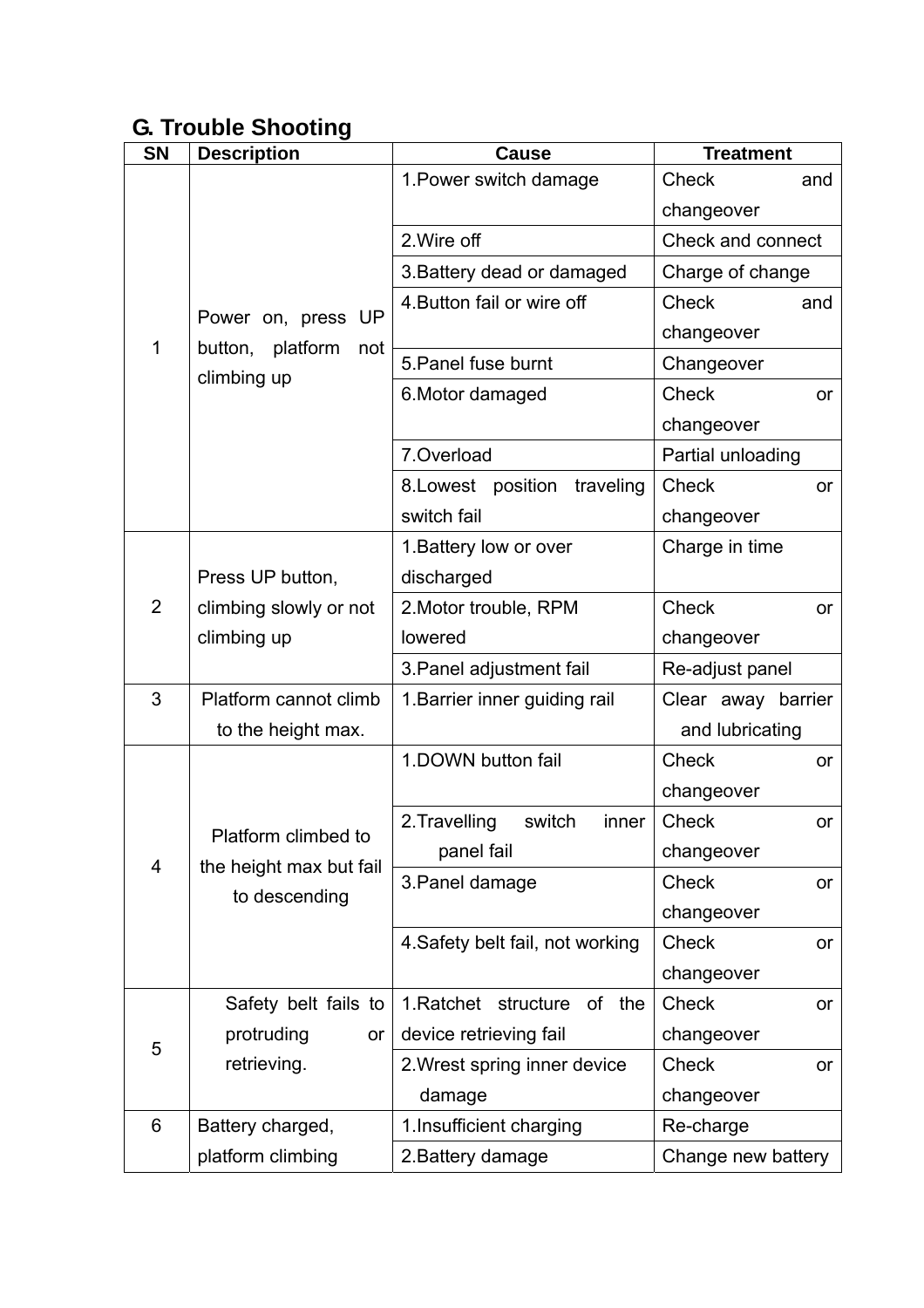|   | slowly or cannot                      | 3. Charger fail                | <b>Check</b>         | <b>or</b> |
|---|---------------------------------------|--------------------------------|----------------------|-----------|
|   | climbing up                           |                                | changeover           | the       |
|   |                                       |                                | charger              |           |
|   | Obvious low voltage                   | 1. Wire off or buzzer fail     | <b>Check</b>         | <b>or</b> |
|   | but buzzer not to beep                |                                | changeover           |           |
|   |                                       | 2. Buzzer circuit damage       | Check                | or        |
|   |                                       |                                | changeover           |           |
|   |                                       | 1. Chain elongated             | Adjust to proper     |           |
|   | Abnormal sound                        | 2. Sprocket loosening or shift | Check, adjust or fix |           |
| 8 |                                       | 3. Sprocket wheel damage       | Check                | or        |
|   | from platform up/down<br>transmission |                                | changeover           |           |
|   |                                       | 4. Other commissioning<br>part | Check                | <b>or</b> |
|   |                                       | worn out, deformation          | changeover           |           |

# **Diagram of Electric Control**



| F              | 24VDC Supply             |                | DC Motor             |
|----------------|--------------------------|----------------|----------------------|
| <b>CC</b>      | Socket of                | <b>FM</b>      | <b>Buzzer</b>        |
|                | Charger                  |                |                      |
| QZ             | <b>Cut-off Indicator</b> | CD             | Charger              |
|                |                          |                | Supply               |
| CZ             | <b>Charging Status</b>   | <b>SA</b>      | <b>UP</b> button     |
| XA             | <b>DOWN button</b>       | K <sub>1</sub> | <b>Power Supply</b>  |
|                |                          |                | <b>Switch</b>        |
| K <sub>2</sub> | Up/Down limit            | <b>ZKB</b>     | <b>Main Control</b>  |
|                | switch                   |                | <b>Circuit Board</b> |
|                | Charger                  |                |                      |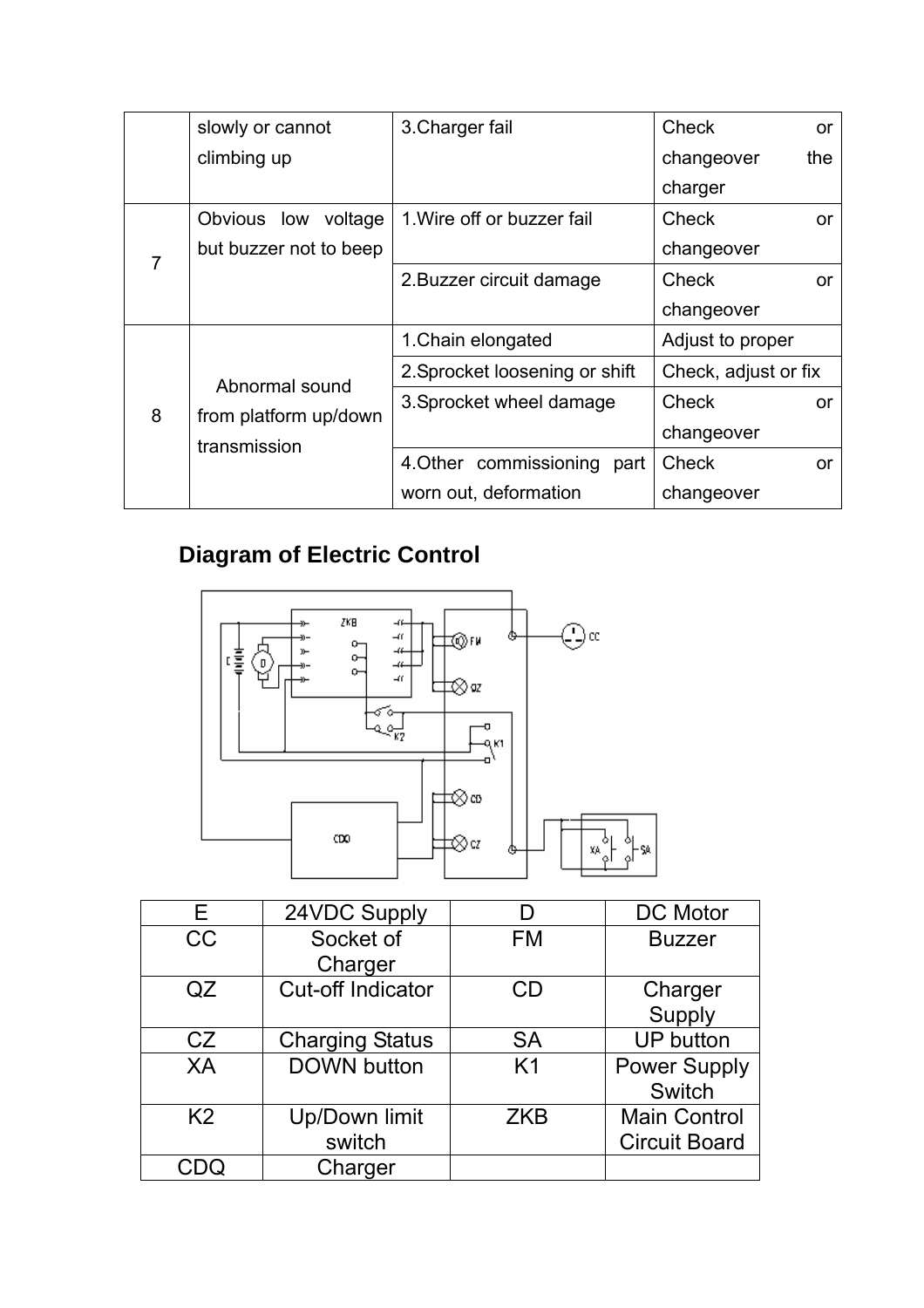# **Sketch Map of Electric Panel**



| <b>Power Switch</b>    | <b>Buzzer</b> |
|------------------------|---------------|
| Cut-off Indicator      | Charger power |
| <b>Charging Status</b> | supply        |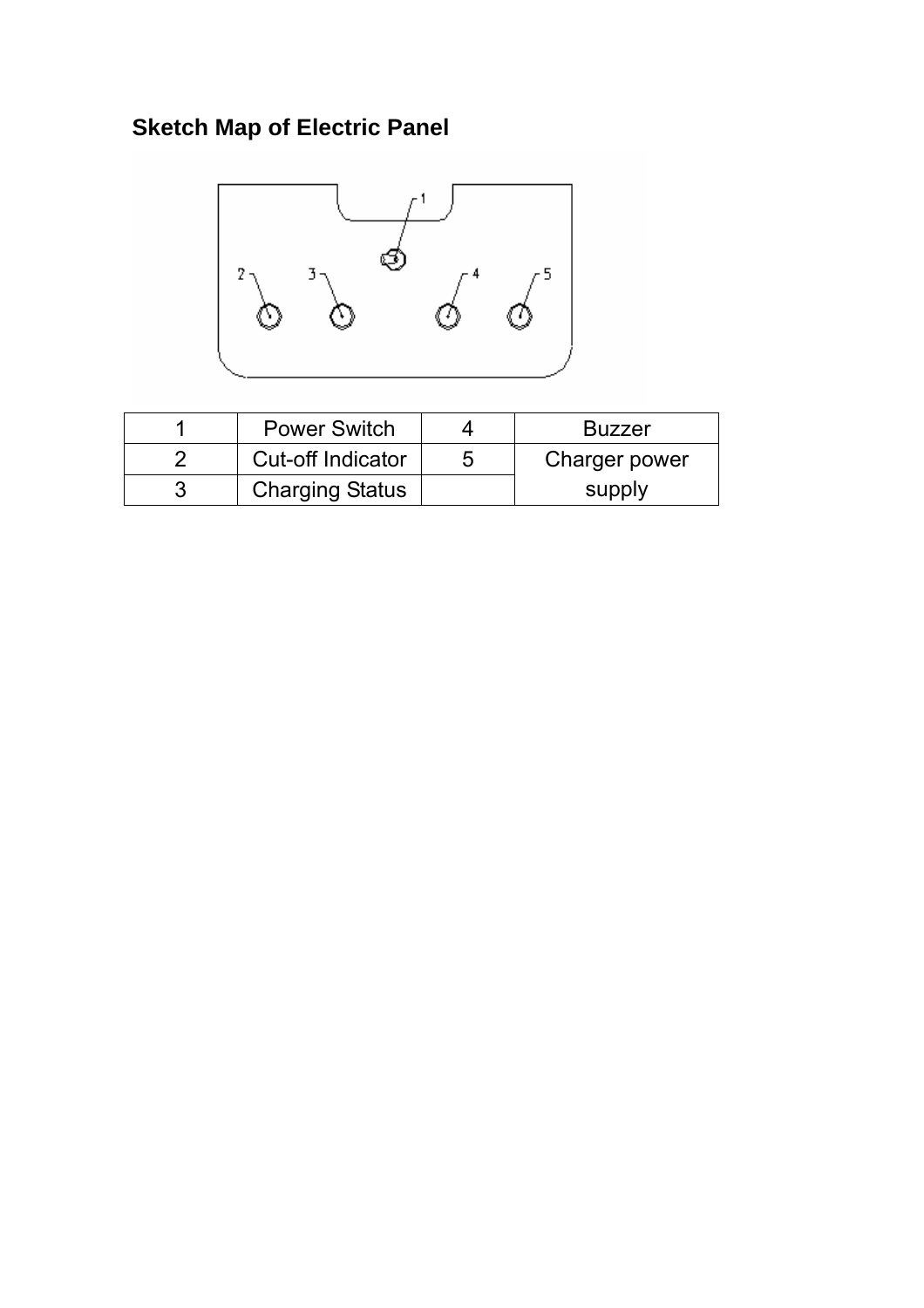# **H. Explosive Graphics**

**1. E80 Single Pole Electric Elevator Explosive Graphics** 

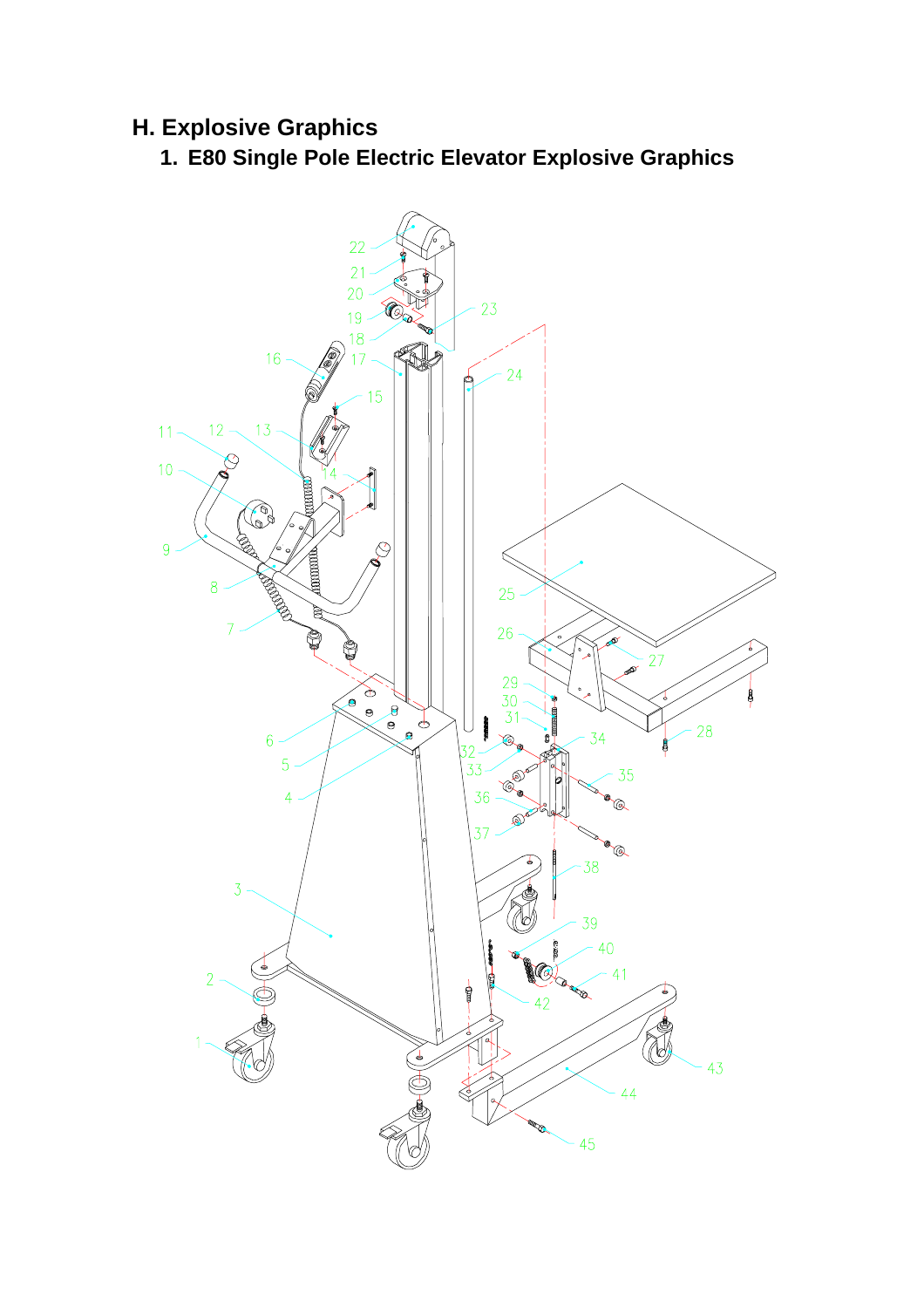| SN                      | Item                         | $Q'$ ty        | SN | Item                    | $Q'$ ty                 |
|-------------------------|------------------------------|----------------|----|-------------------------|-------------------------|
| 1                       | <b>Rear Wheel</b>            | $\overline{2}$ | 24 | <b>Chain Sleeve</b>     | $\overline{1}$          |
| $\overline{2}$          | Washer                       | $\overline{2}$ | 25 | Platform                | $\overline{1}$          |
| 3                       | <b>Electric Box</b>          | $\overline{1}$ | 26 | <b>Fixed Racket</b>     | $\mathbf{1}$            |
| $\overline{\mathbf{4}}$ | Indicator                    | 3              | 27 | Inner Hex Bolt          | $\overline{4}$          |
| 5                       | <b>Power Supply Switch</b>   | $\overline{1}$ | 28 | Inner Hex Bolt          | $\overline{4}$          |
| 6                       | <b>Buzzer</b>                | $\overline{1}$ | 29 | <b>Nut</b>              | $\mathbf 1$             |
| $\overline{7}$          | <b>Spring Wire</b>           | $\mathbf{1}$   | 30 | Spring                  | $\mathbf{1}$            |
| 8                       | <b>Handrails</b>             | 1              | 31 | <b>Precision Roller</b> | $\mathbf{1}$            |
|                         |                              |                |    | Chain                   |                         |
| 9                       | <b>Protective Cover</b>      | $\overline{2}$ | 32 | <b>Bearing</b>          | $\overline{4}$          |
| 10                      | <b>Charger Pin</b>           | $\mathbf{1}$   | 33 | <b>Interval Ring</b>    | $\overline{\mathbf{4}}$ |
| 11                      | Lid                          | $\overline{2}$ | 34 | <b>Up/Down Bearing</b>  | $\overline{1}$          |
|                         |                              |                |    | Seat                    |                         |
| 12                      | <b>Spring Wire</b>           | $\mathbf{1}$   | 35 | Pin Shaft               | $\overline{2}$          |
| 13                      | <b>Electric Control Seat</b> | $\overline{1}$ | 36 | Small Trolley shaft     | $\overline{2}$          |
| 14                      | <b>Connecting Bolt</b>       | $\overline{1}$ | 37 | <b>Small Trolley</b>    | $\overline{2}$          |
| 15                      | <b>Sunk Bolt</b>             | $\overline{4}$ | 38 | <b>Chain Bolt</b>       | $\overline{1}$          |
| 16                      | <b>Hand Control Panel</b>    | $\mathbf{1}$   | 39 | <b>Nut</b>              | $\mathbf{1}$            |
| 17                      | Al-Alloy Pole                | $\overline{1}$ | 40 | <b>Lower Trolley</b>    | $\mathbf{1}$            |
| 18                      | <b>Bush</b>                  | $\overline{2}$ | 41 | <b>Hex Bolt</b>         | $\mathbf{1}$            |
| 19                      | <b>Upper Trolley</b>         | $\mathbf{1}$   | 42 | <b>Hex Bolt</b>         | $\overline{4}$          |
| 20                      | <b>Upper Trolley Seat</b>    | $\mathbf{1}$   | 43 | <b>Front Wheel</b>      | $\overline{2}$          |
| 21                      | Sunk Bolt                    | $\overline{2}$ | 44 | <b>Front Wheel Fork</b> | $\overline{2}$          |
| 22                      | <b>Safety Belt</b>           | $\overline{1}$ | 45 | <b>Hex Bolt</b>         | $\overline{2}$          |
| 23                      | <b>Hex Bolt</b>              | $\mathbf 1$    |    |                         |                         |

#### **1. E80 Single Pole Electric Elevator**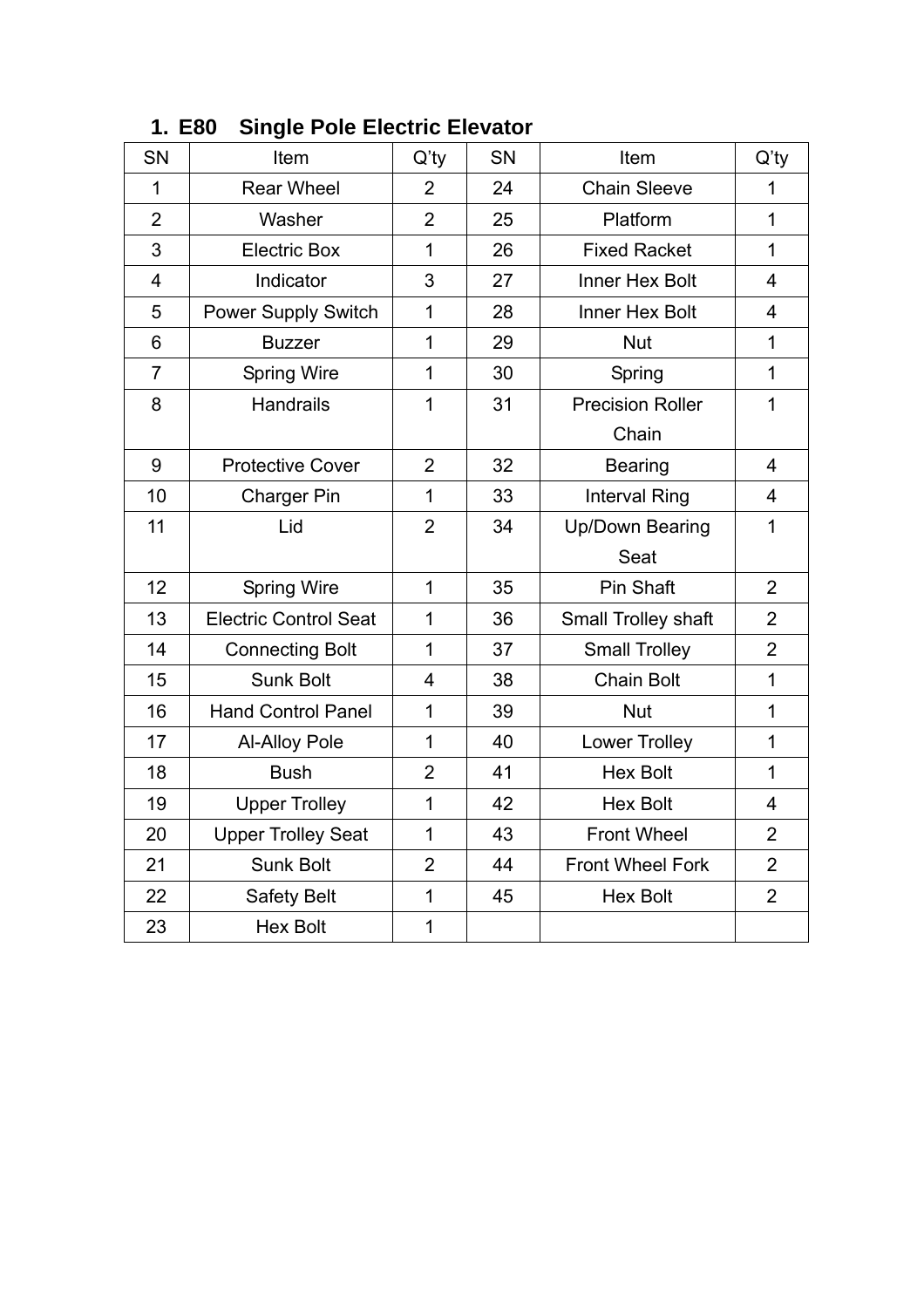**2. E80 Electric Box of Single Pole Elevator Explosive Graphics** 

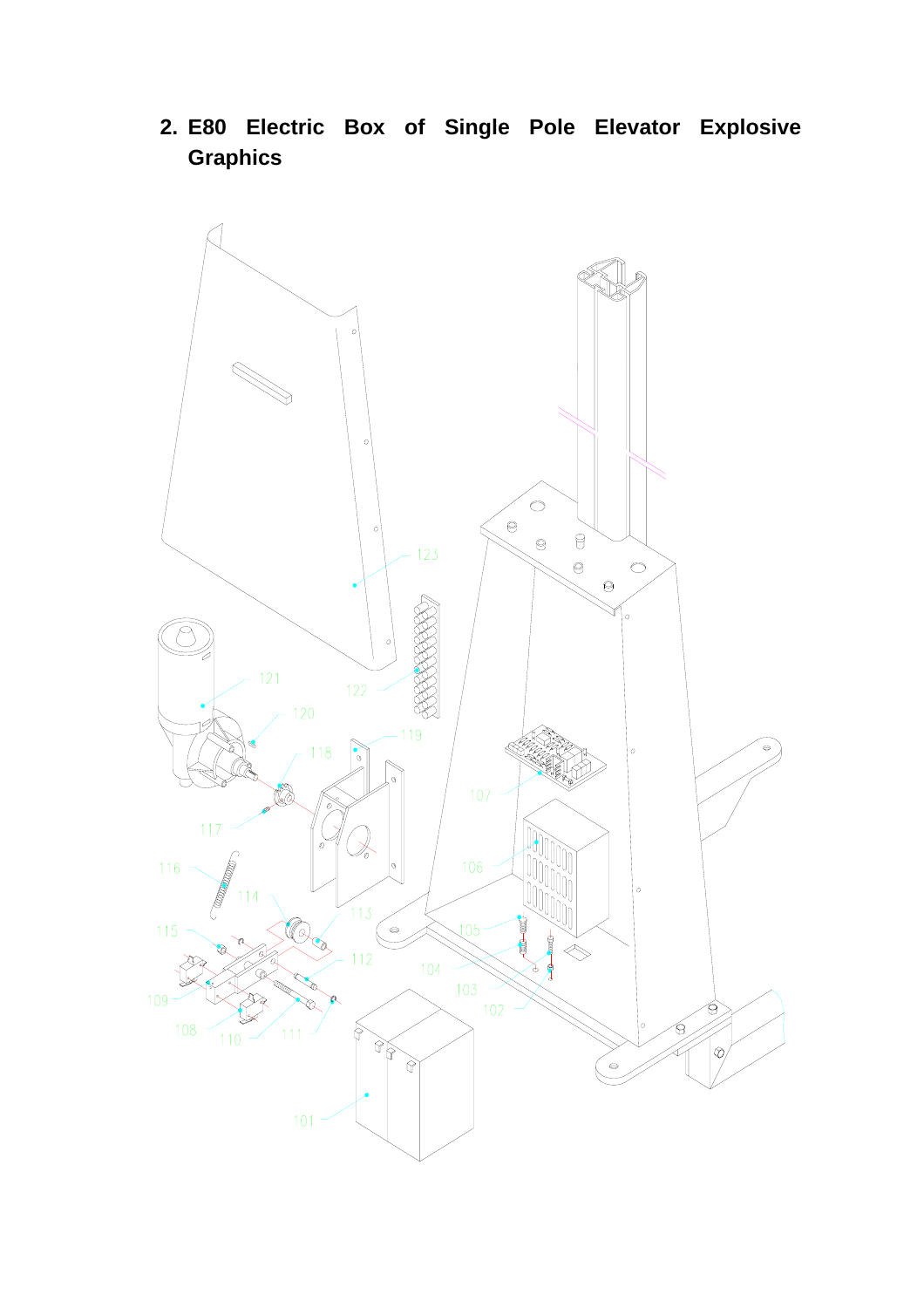| <b>SN</b> | Item                         | $Q'$ ty        | <b>SN</b> | Item                     | $Q'$ ty        |
|-----------|------------------------------|----------------|-----------|--------------------------|----------------|
| 101       | (Storage) Battery            | $\overline{2}$ | 102       | <b>Nut</b>               |                |
| 103       | <b>Hex Bolt</b>              | 1              | 104       | Spring                   |                |
| 105       | Adjustable Bolt              | 1              | 106       | Charger                  | 1              |
| 107       | <b>Circuit Board</b>         | 1              | 108       | <b>Traveling Switch</b>  | $\overline{2}$ |
| 109       | <b>Traveling Switch Seat</b> | 1              | 110       | <b>Hex Bolt</b>          | 1              |
| 111       | <b>Ringent Baffle Ring</b>   | $\overline{2}$ | 112       | Pin Shaft                | 1              |
| 113       | <b>Bush</b>                  | 1              | 114       | <b>Trolley</b>           | 1              |
| 115       | <b>Nut</b>                   | 1              | 116       | <b>Pull Spring</b>       | 1              |
| 117       | <b>Top Prick Fixing Bolt</b> | 1              | 118       | <b>Motor Chain Wheel</b> |                |
| 119       | <b>Motor Seat</b>            | 1              | 120       | <b>Plain Pin</b>         | 1              |
| 121       | Motor                        | 1              | 122       | Wire Bar                 | 1              |
| 123       | Electric Box Lid             | 1              |           |                          |                |

**2. E80 Electric Box of Single Pole Elevator Explosive Graphics**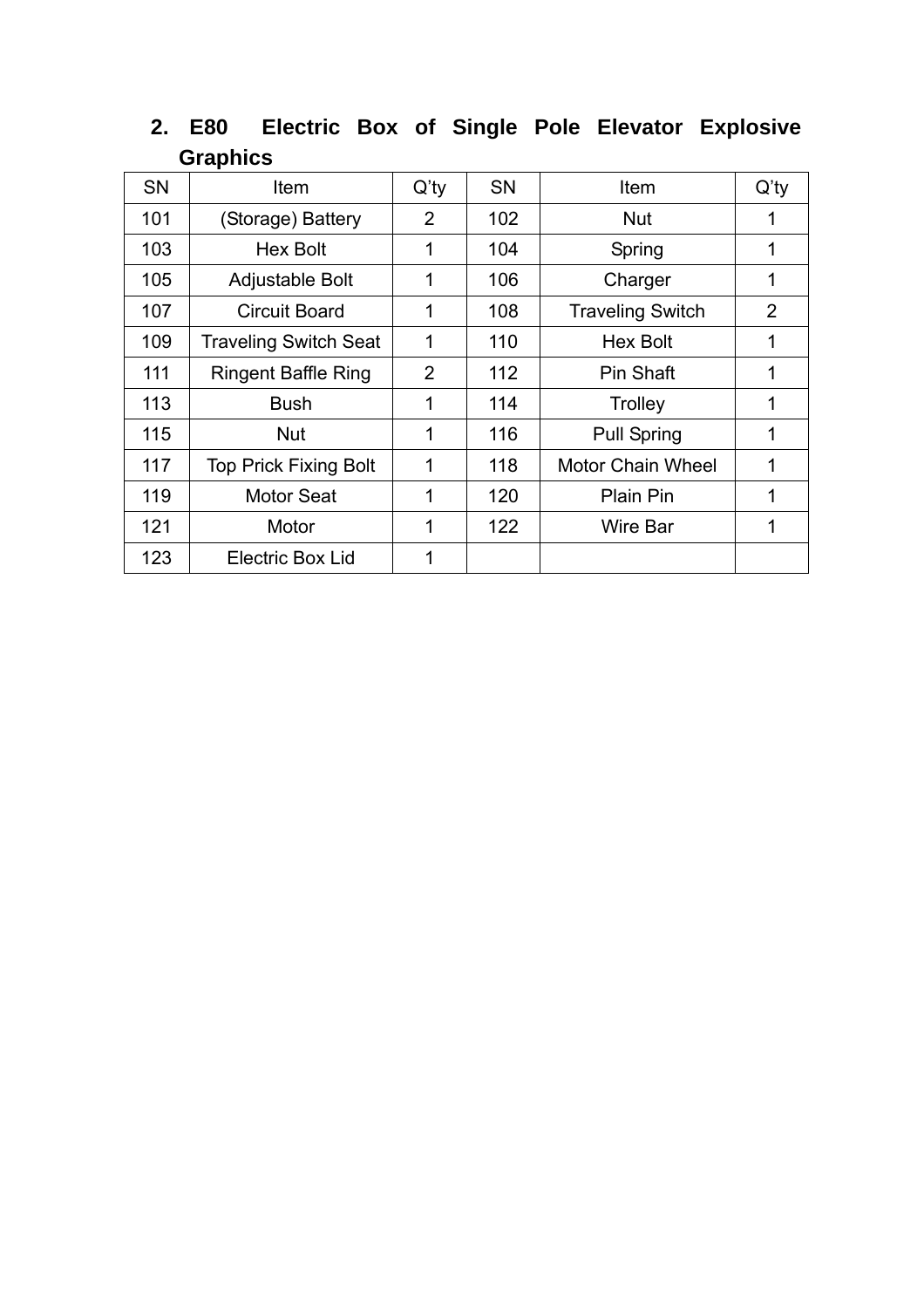**3. E100**、**E150 Single Pole Electric Elevator Explosive Graphics**

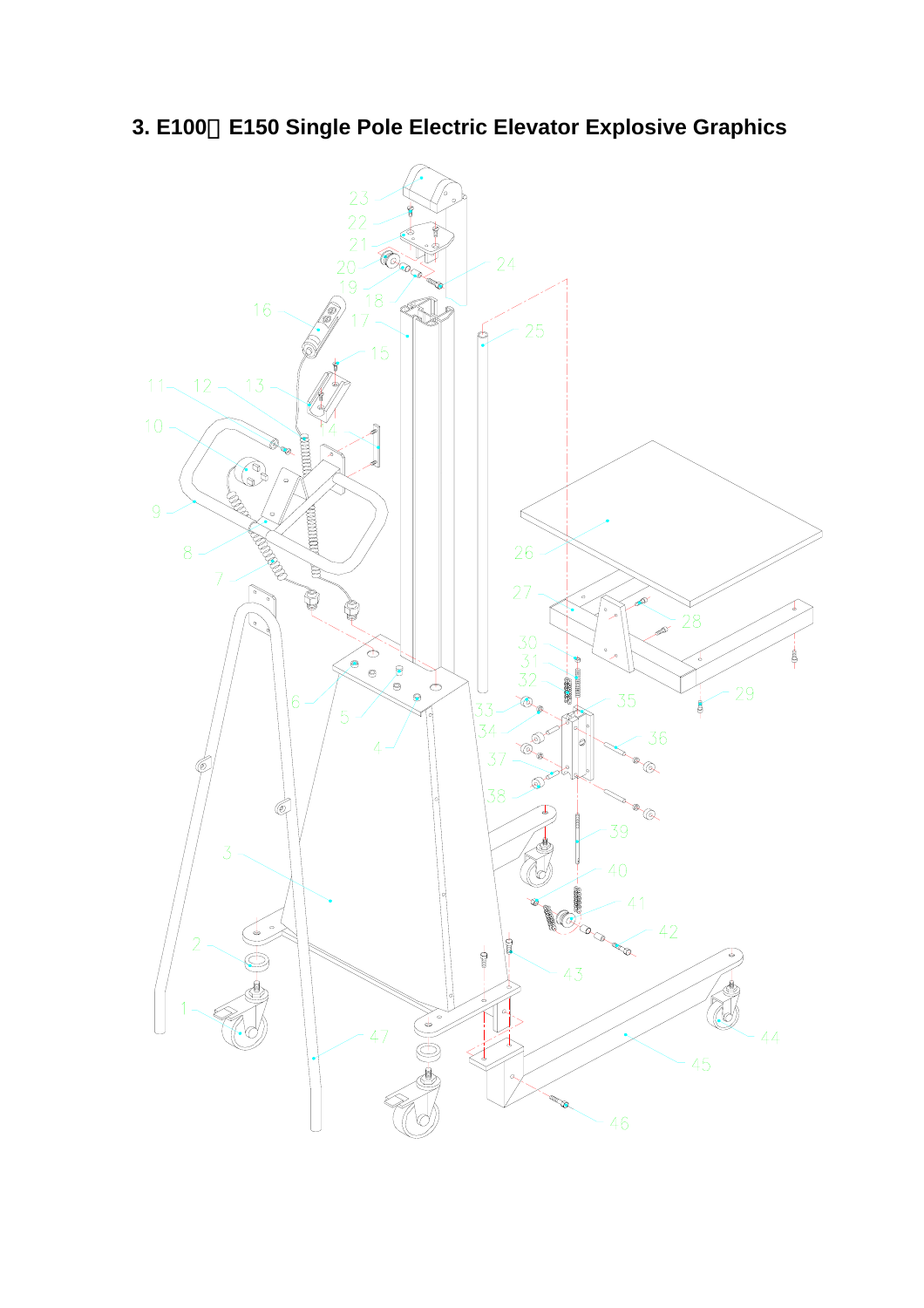| <b>SN</b>      | Item                         | Qty            | <b>SN</b> | Item                       | Qty            |
|----------------|------------------------------|----------------|-----------|----------------------------|----------------|
| 1              | <b>Rear Wheel</b>            | 2              | 25        | <b>Chain Bush</b>          | 1              |
| $\overline{2}$ | Washer                       | $\overline{2}$ | 26        | Platform                   | $\mathbf 1$    |
| 3              | <b>Electric Box</b>          | $\mathbf{1}$   | 27        | <b>Fixed Racket</b>        | $\mathbf{1}$   |
| 4              | Indicator                    | 3              | 28        | Inner Hex Bolt             | 4              |
| 5              | Power Supply Switch          | $\mathbf{1}$   | 29        | Inner Hex Bolt             | 4              |
| 6              | <b>Buzzer</b>                | $\mathbf{1}$   | 30        | <b>Nut</b>                 | $\mathbf 1$    |
| $\overline{7}$ | <b>Spring Wire</b>           | 1              | 31        | Spring                     | $\mathbf{1}$   |
| 8              | <b>Handrails</b>             | $\mathbf{1}$   | 32        | <b>Precision Roller</b>    | 1              |
|                |                              |                |           | Chain                      |                |
| 9              | <b>Protective Cover</b>      | $\overline{2}$ | 33        | <b>Bearing</b>             | 4              |
| 10             | <b>Charger Pin</b>           | $\mathbf{1}$   | 34        | <b>Interval Ring</b>       | 4              |
| 11             | <b>Sunk Bolt</b>             | $\overline{2}$ | 35        | Up/Down Bearing            | 1              |
|                |                              |                |           | Seat                       |                |
| 12             | <b>Spring Wire</b>           | $\mathbf{1}$   | 36        | Pin Shaft                  | $\overline{2}$ |
| 13             | <b>Electric Control Seat</b> | $\mathbf{1}$   | 37        | <b>Small Trolley Shaft</b> | $\overline{2}$ |
| 14             | <b>Connecting Bolt</b>       | 4              | 38        | <b>Small Trolley</b>       | $\overline{2}$ |
| 15             | <b>Sunk Bolt</b>             | $\overline{4}$ | 39        | <b>Chain Bolt</b>          | $\mathbf{1}$   |
| 16             | <b>Hand Electric Panel</b>   | $\mathbf 1$    | 40        | <b>Nut</b>                 | $\mathbf 1$    |
| 17             | <b>Ai-Alloy Pole</b>         | 1              | 41        | <b>Lower Trolley</b>       | 1              |
| 18             | <b>Bush</b>                  | $\overline{2}$ | 42        | <b>Hex Bolt</b>            | $\mathbf{1}$   |
| 19             | Oil-Free Bearing             | $\overline{2}$ | 43        | <b>Hex Bolt</b>            | 4              |
| 20             | Upper Trolley                | $\mathbf 1$    | 44        | <b>Front Wheel</b>         | $\overline{2}$ |
| 21             | <b>Upper Trolley Seat</b>    | 1              | 45        | <b>Front Wheel Fork</b>    | $\overline{2}$ |
| 22             | Sunk Bolt                    | $\overline{2}$ | 46        | <b>Hex Bolt</b>            | $\overline{2}$ |
| 23             | <b>Safety Belt</b>           | 1              | 47        | Pole Pulling Pipe          | 1              |
| 24             | <b>Hex Bolt</b>              | 1              |           |                            |                |

**3. E100, E150 Single Pole Electric Elevator**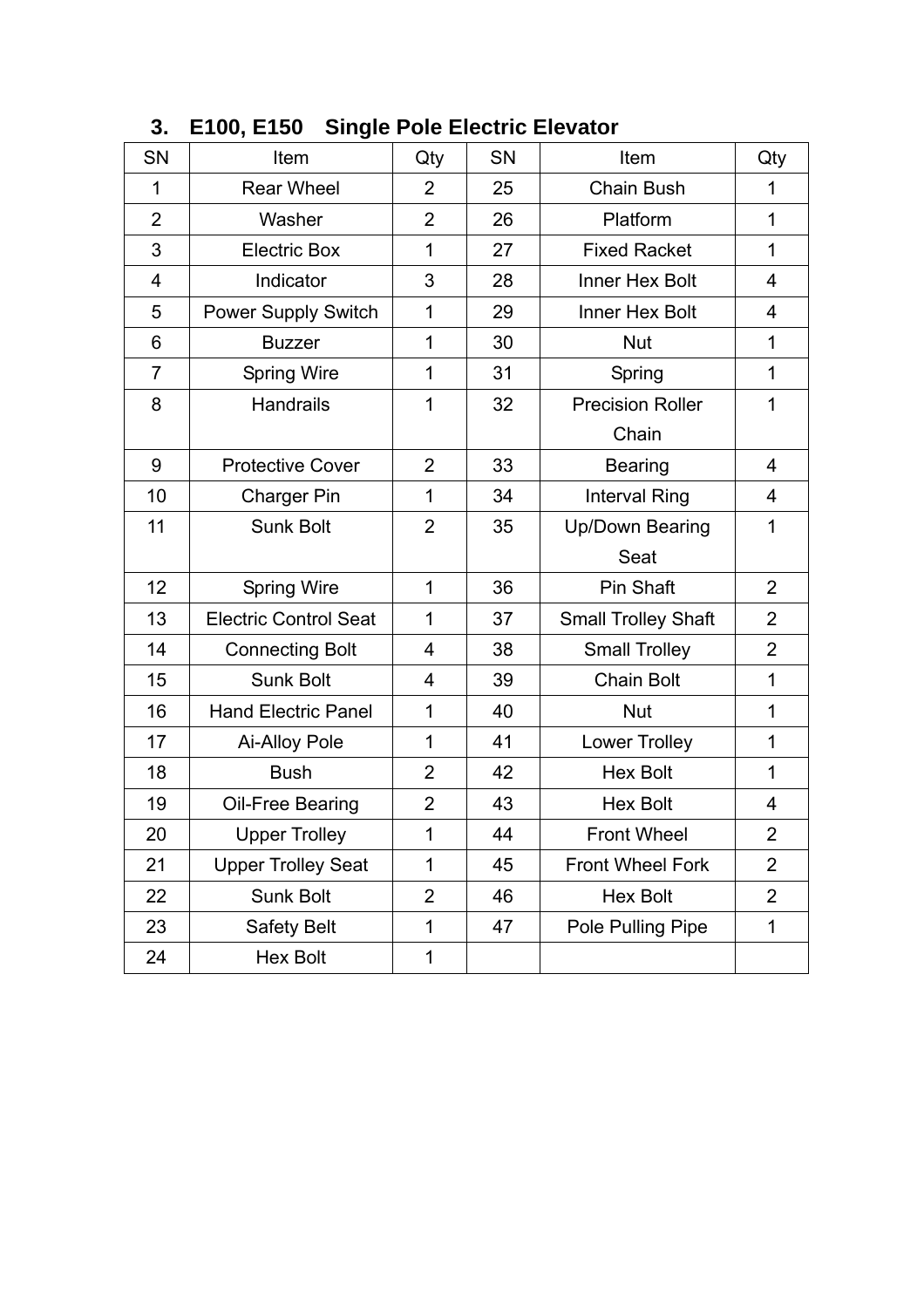**4. E100**、**E150 Electric Box of Single Pole Elevator Explosive Graphics**